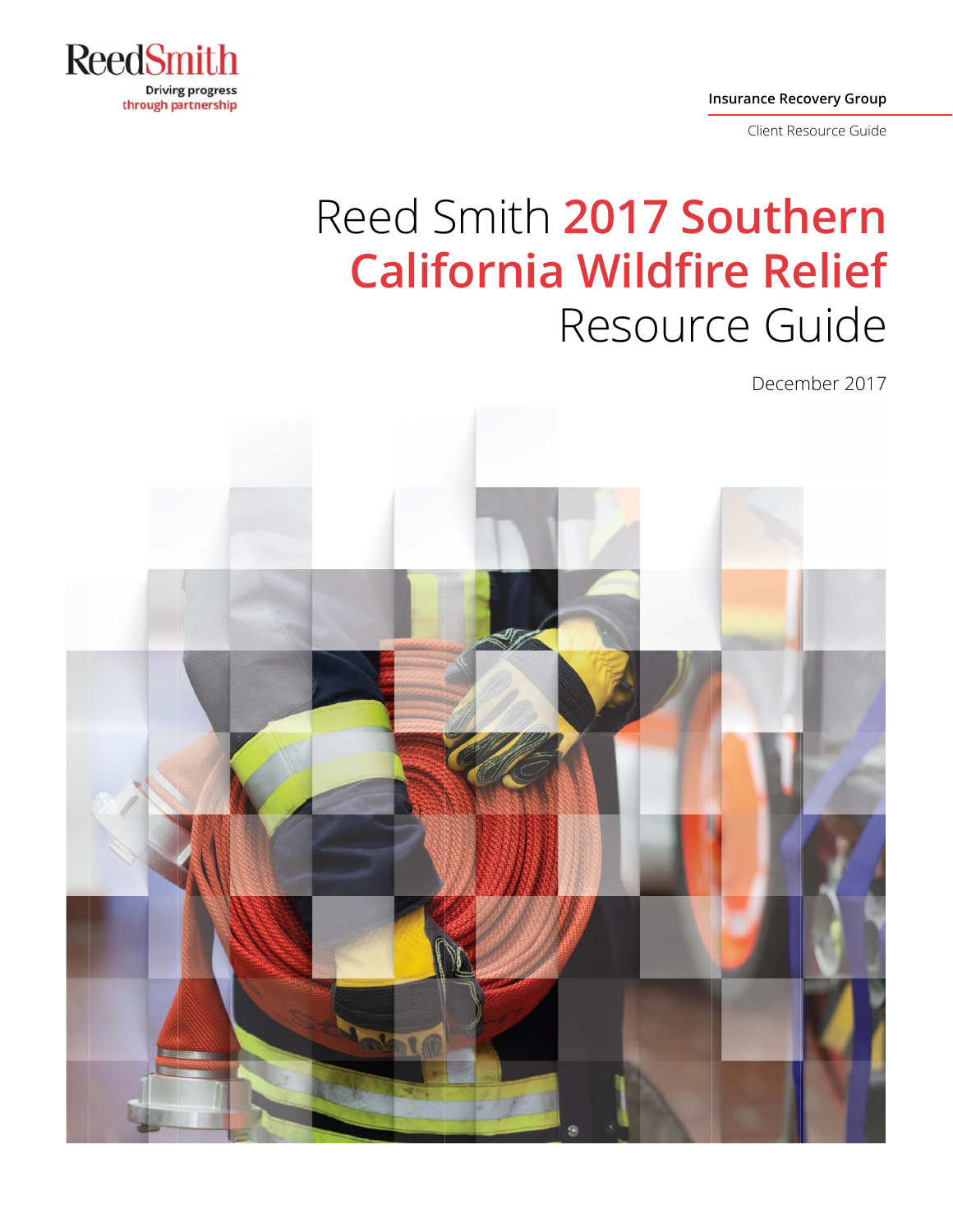## Reed Smith **2017 Southern California Wildfires** Relief Resources Guide

Though the wildfires continue to burn across California, insurance industry insiders have estimated that the reconstruction cost value for homes potentially at risk in the Santa Barbara, Ventura, Los Angeles, Riverside, and San Diego areas will be more than \$180 billion. Families and individuals impacted by this season's wildfires in California will generally have claims for fire, smoke and/or ash damage to their homes, property within their homes, and automobiles.

#### **First Steps After a Wildfire**

This checklist from United Policyholders will help keep homeowners on track during this stressful time. United Policyholders is a nonprofit organization that has been educating and advocating for disaster victims since 1991.

- $\checkmark$  Take care of your or your family's immediate needs first.
- $\checkmark$  Finding temporary housing is a priority. Your insurance company should help you find a place of similar size.
- $\checkmark$  Start a recovery diary. Take notes on: who you talked to, the number you called, date and time, what was said. Keep your paperwork organized.
- $\checkmark$  Ask your insurance company for cash advances for: (i) living expenses, and (ii) replacing personal property.
- $\checkmark$  Keep all receipts while you are displaced. Hotel bills, clothes and pet boarding may be reimbursed but require receipts.
- $\checkmark$  Take photos of your property before any cleanup or debris removal happens.
- $\checkmark$  Do not rush into signing contracts. Get copies of ALL paperwork you do sign.
- $\checkmark$  An insurance adjuster will eventually come and inspect your home. If they make you a settlement offer on the spot, get a 2nd opinion on what you're entitled to.
- $\checkmark$  Inventorying your damaged and destroyed property is time-consuming and unpleasant. Tips and tools to help you can be found at http://www.uphelp.org/pubs/home-inventory-and-contents-claimtips.
- Give your insurer a chance to do the right thing, but be prepared to stand up for your rights and get help if you're not being treated fairly.
- Register with FEMA (federally declared disaster) and the SBA (state disaster declarations needed). More information on FEMA and the SBA is listed below.

#### **Homeowners Insurance**

Homeowners are likely feeling overwhelmed and in shock by the loss of their homes and property with little to no warning. If you have homeowners insurance, though, know that most homeowners policies cover fire damage for damage or destruction to the home itself and all property inside. Damage caused by smoke and/or ash may also be covered, but policy terms vary.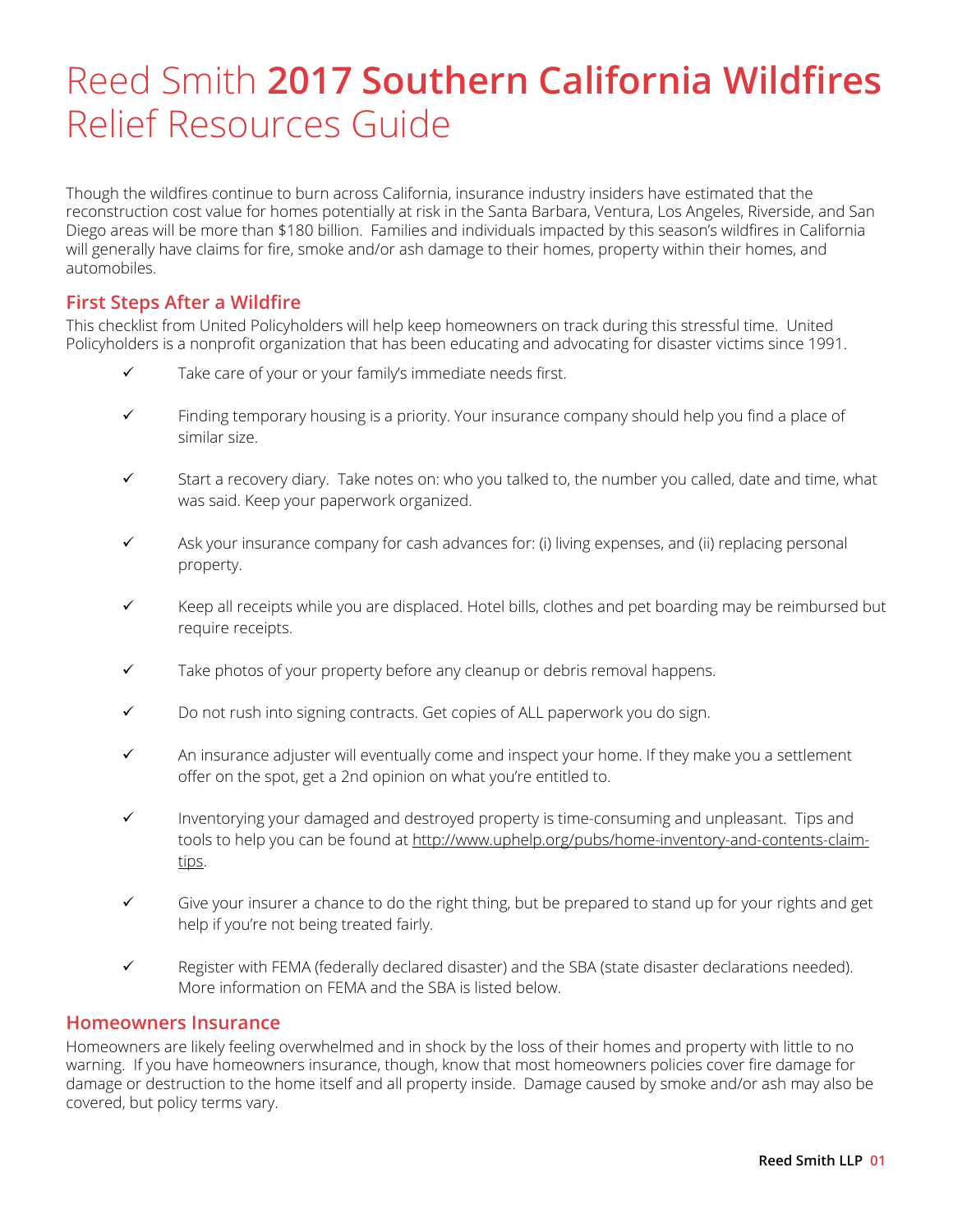It is important for homeowners to request from their insurer a current and *complete* copy of their homeowners insurance policy. If you don't have the contact information for your insurance company or agent, the California Department of Insurance can help: 1-800-927-HELP (4357) or http://www.insurance.ca.gov/.

A complete homeowners insurance policy should contain a declarations page that lists how much the dwelling is insured for and the limits of any Contents or Additional Living Expenses (ALE) coverage that may have been purchased. The complete policy should also contain the general terms and conditions of coverage, a list of exclusions of coverage, and any endorsements that may apply.

Most home insurance policies provide coverage for expenses incurred due to the loss of use of a home. Some policies call this "Additional Living Expense" (ALE) coverage. Others call this "Loss of Use." Sometimes this is a dollar amount (i.e., \$50,000) and sometimes it is a time limit (i.e., 24 months). Under California law, ALE benefits for disaster losses must be available for a minimum of 24 months. To figure out if an expense qualifies for ALE coverage, a homeowner should ask: Is this an expense I incurred because of the loss event? If the answer is yes, it is reasonable to seek reimbursement under ALE/Loss of Use coverage. It is important to save all receipts for costs that may be reimbursable.

Standard homeowners policies are likely to offer coverage for landscaping replacement caused by wildfires. This type of coverage is typically a set amount or a percentage of the limit of coverage for the home. Unfortunately, landscaping losses often exceed coverage limits. For example, mature trees can be valued as high as \$5,000, yet many policies contain a \$500 per-tree limit.

Finally, while homeowners are responsible for clearing debris following a wildfire, some policies may cover the cost for this work. Homeowners should keep organized records of any materials purchased or labor hired to assist in cleanup. Photograph recognizable items before they are cleared from the home or property, particularly items the insurer removes for cleaning or salvage.

Some tips from the California Department of Insurance on how to avoid being victimized by an insurance scam following a disaster can be found at http://www.insurance.ca.gov/0400-news/01blog/blog010-13.cfm

A claim should be made immediately to protect the homeowners' rights, and the homeowner should ask for advanced payments. The United Policyholder's Insurance Claim Guidance Library provides homeowners with tips for filing dwelling and contents claims, sample letters and claim forms, information on resolving claim disputes, and additional links to government and professional help. The Help Library can be accessed at http://www.uphelp.org/resources/library/fire.

#### **Auto Insurance**

Automobile damage caused by a fire is generally covered under the Comprehensive coverage portion of the policy. Individuals should obtain a complete copy of their automobile insurance and submit a claim to their automobile insurer.

#### **FEMA Disaster Assistance**

FEMA aid is generally considered emergency assistance of last resort to help individuals find temporary housing, and to be able to return to their primary residence. FEMA aid is available for temporary housing, repair, replacement, housing construction, and other basic needs.

A summary of key federal disaster aid programs that can be made available as needed and warranted under the president's December 8, 2017 disaster declaration issued for the state of California can be found at https://www.fema.gov/news-release/2017/12/08/federal-aid-programs-state-california.

Individuals and business owners who sustained losses in the designated area can begin applying for assistance by registering online at https://www.DisasterAssistance.gov or by calling 1-800-621-FEMA (3362).

Individuals have 60 days from the date of the disaster to apply for FEMA disaster assistance, although the date may be extended, as it was in other jurisdictions. Every impacted individual should immediately file and register for aid.

FEMA assistance is generally not available if any other funding source is available, including insurance, an SBA loan, or private or other charitable donations. However, FEMA will advance immediate funds to individuals that may need to be paid back if those costs are ultimately covered by insurance or paid by another source.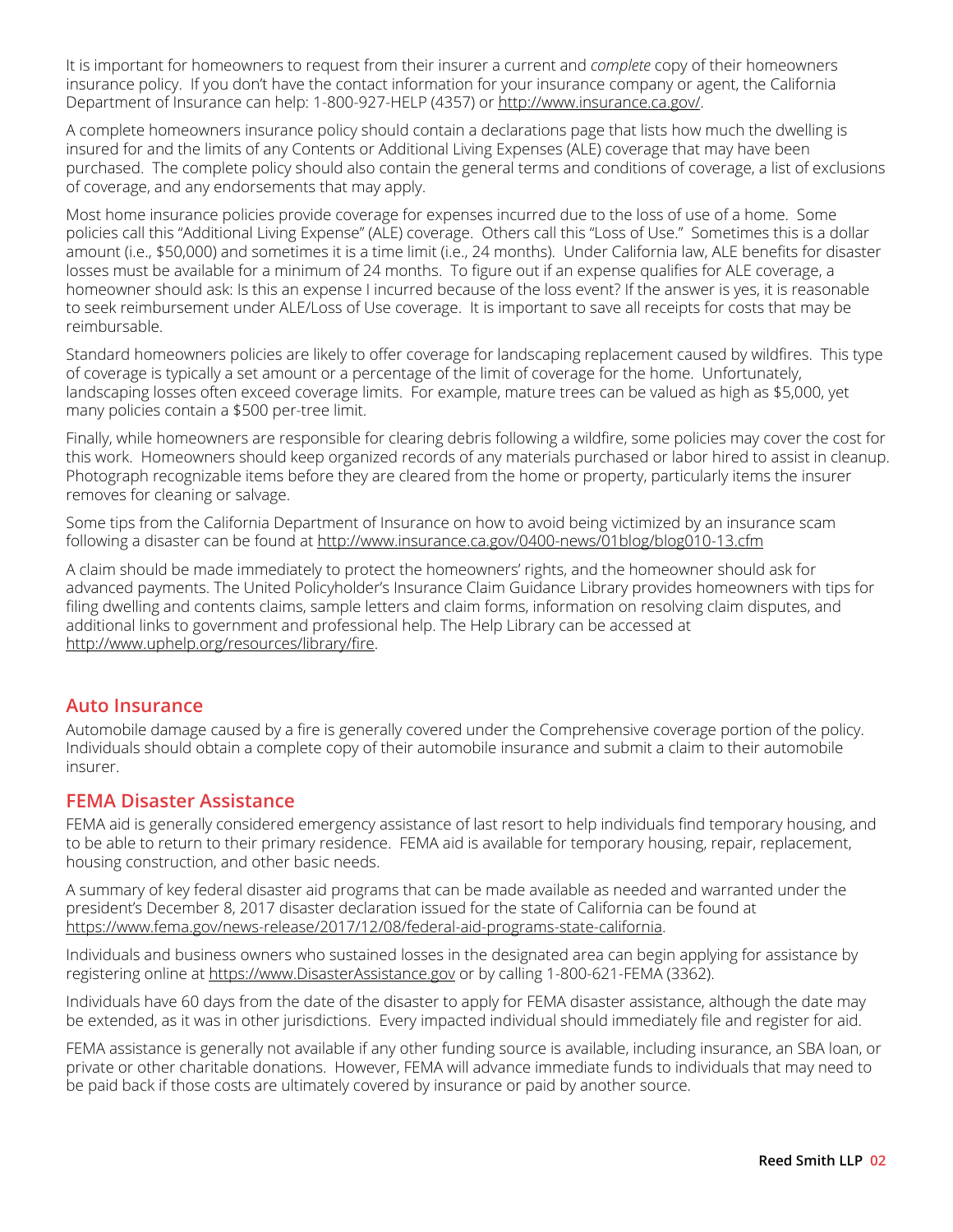FEMA temporary housing assistance is available regardless of income generally for three months for homeowners and one month for renters, but that may be extended based on individual circumstances.

Tips from FEMA for salvaging damaged family treasures following a wildfire can be found at https://www.fema.gov/media-library-data/1452020463438- 03d4365a46c620bdd1ad1e854379c237/Fire\_FIMA\_Fact\_Sheet\_2015\_508.pdf.

#### **Small Business Administration ("SBA") Disaster Loans**

Even with homeowners and auto insurance, many of those affected by the 2017 California wildfires will have a significant gap between their actual costs from the disaster and insurance proceeds.

The Small Business Administration provides low-interest disaster loans to help small businesses and homeowners recover from declared disasters. General information and application for assistance can be found at https://www.sba.gov/disaster-assistance.

Most people can demonstrate the economic ability to repay an SBA loan and qualify for the loan. Collateral is not necessary to qualify for an SBA disaster loan, i.e., the home does not need to have sufficient equity to cover the loan. You can learn more about SBA Disaster Loans at https://www.sba.gov/loans-grants/see-what-sba-offers/sba-loanprograms/disaster-loans.

All impacted individuals should go through the process of applying for an SBA loan, because it impacts the ability to obtain certain FEMA assistance (that does not need to be repaid).

#### **Assistance with Landlord or Tenant Issues**

Individuals may have issues with their landlords involving the condition of the damaged premises. In California, the legal arrangement between a tenant and landlord is governed by the parties' contract or lease.

General information on landlord and tenant rights in California can be found at http://www.dca.ca.gov/publications/landlordbook/index.shtml.

#### **Immediate Foreclosure Relief**

If your home or ability to make mortgage payments was harmed by the 2017 California wildfires, you may qualify for relief to help you keep your home. If you are at risk of losing your home because of the disaster, your lender may stop or delay initiation of foreclosure for 90 days. Lenders may also waive late fees for borrowers who may become delinquent on their loans as a result of the disaster.

If you have a Federal Housing Administration (FHA)-insured mortgage, follow the instructions at https://www.hud.gov/program\_offices/housing/sfh/nsc/gaho0121.

If you have a conventional mortgage, contact your lender to see if you are eligible for relief.

#### **Mortgage Insurance for Destroyed/Damaged Homes**

If your home was destroyed or damaged to such an extent that you are forced to rebuild or relocate, you may qualify for the Section 203(h) program, which makes it easier to get mortgages or to re-establish yourself as a homeowner. This mortgage insurance requires no down payment and allows for 100 percent financing. For more information, please visit https://www.hud.gov/program\_offices/housing/sfh/ins/203h-dft.

#### **Replacing Original Documents**

Individuals may need to replace original documents. Copies of insurance policies may be obtained directly from insurers. Proof of insurance may be available from a broker or agent, who can assist with obtaining a full copy of any policy.

Professionals that assisted with home closings may have copies of deeds, mortgages, plats of survey and real estate appraisals (often with pictures of the home).